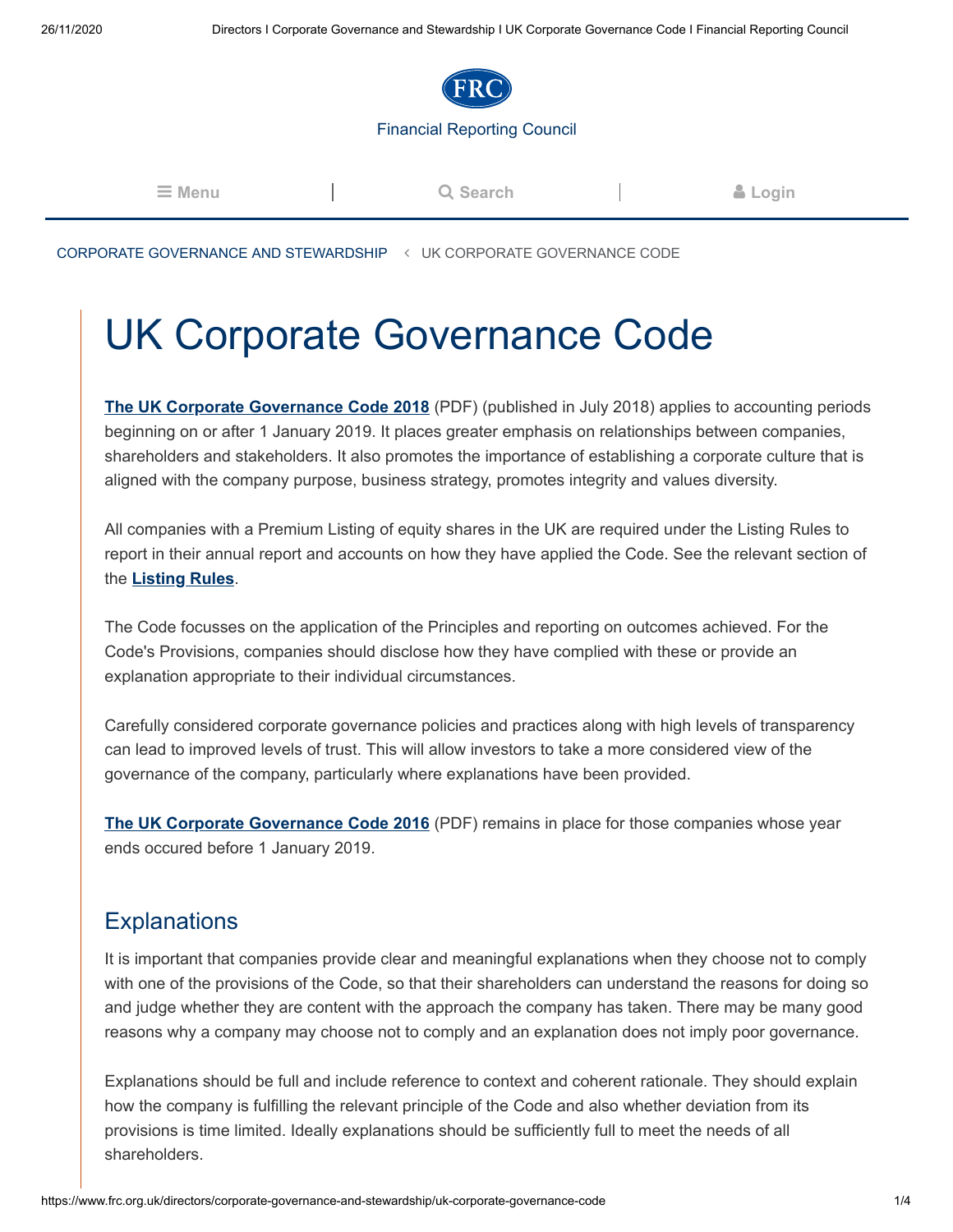[Additional background and information on 'comply or explain' is included in the FRC's paper titled](https://www.frc.org.uk/document-library/corporate-governance/2012/what-constitutes-an-explanation-under-comply-or-ex) **What Constitutes an Explanation under 'Comply or Explain'? (PDF)**. These include, for example, providing a clear rationale for the action taken and describing any mitigating actions.

## Consultation on a revised UK Corporate Governance Code 2017/18

The review has now concluded and please **[click here](https://www.frc.org.uk/news/july-2018/a-uk-corporate-governance-code-that-is-fit-for-the)** to read the press notice and the Feedback Statement which were published alongside the new 2018 UK Corporate Governance Code.

In February 2017, the FRC announced plans for a comprehensive review of the UK Corporate Governance Code. A public consultation, including a draft revised Code, was issued in December 2017 and closed on 28 February 2018 - for details on the consultation papers and the public responses received (see **[here](https://www.frc.org.uk/consultation-list/2017/consulting-on-a-revised-uk-corporate-governance-co)**).

The review built on the Code's globally recognised strengths developed over the past 25 years. It also considered the appropriate balance between the Principles and Provisions and the growing demands on the corporate governance framework.

We have taken account of our work on **[corporate culture](https://www.frc.org.uk/document-library/corporate-governance/2016/corporate-culture-and-the-role-of-boards-report-o)** and succession planning, and the issues raised in the Government's **[Green Paper](https://www.gov.uk/government/consultations/corporate-governance-reform)** and the report by the **[Business, Energy and Industrial Strategy](http://www.parliament.uk/business/committees/committees-a-z/commons-select/business-innovation-and-skills/inquiries/parliament-2015/corporate-governance-inquiry/) (BEIS) [Select Committee Inquiry](https://www.parliament.uk/business/committees/committees-a-z/commons-select/business-innovation-and-skills/inquiries/parliament-2015/corporate-governance-inquiry/)**.

The FRC responses to these papers:

**[FRC Response to BEIS Green Paper consultation on Corporate Governance Reforms](https://www.frc.org.uk/document-library/corporate-governance/2017/frc-response-to-beis-green-paper-consultation-on-c)**

**[FRC Response to the BEIS Select Committee Corporate Governance Inquiry](https://www.frc.org.uk/document-library/corporate-governance/2016/frc-response-to-the-beis-select-committee-corporat)**

SHARE



 $\equiv$  [25th Anniversary of the UK Corporate Governance Code](https://www.frc.org.uk/directors/corporate-governance-and-stewardship/uk-corporate-governance-code/25th-anniversary-of-the-uk-corporate-governance-co) >

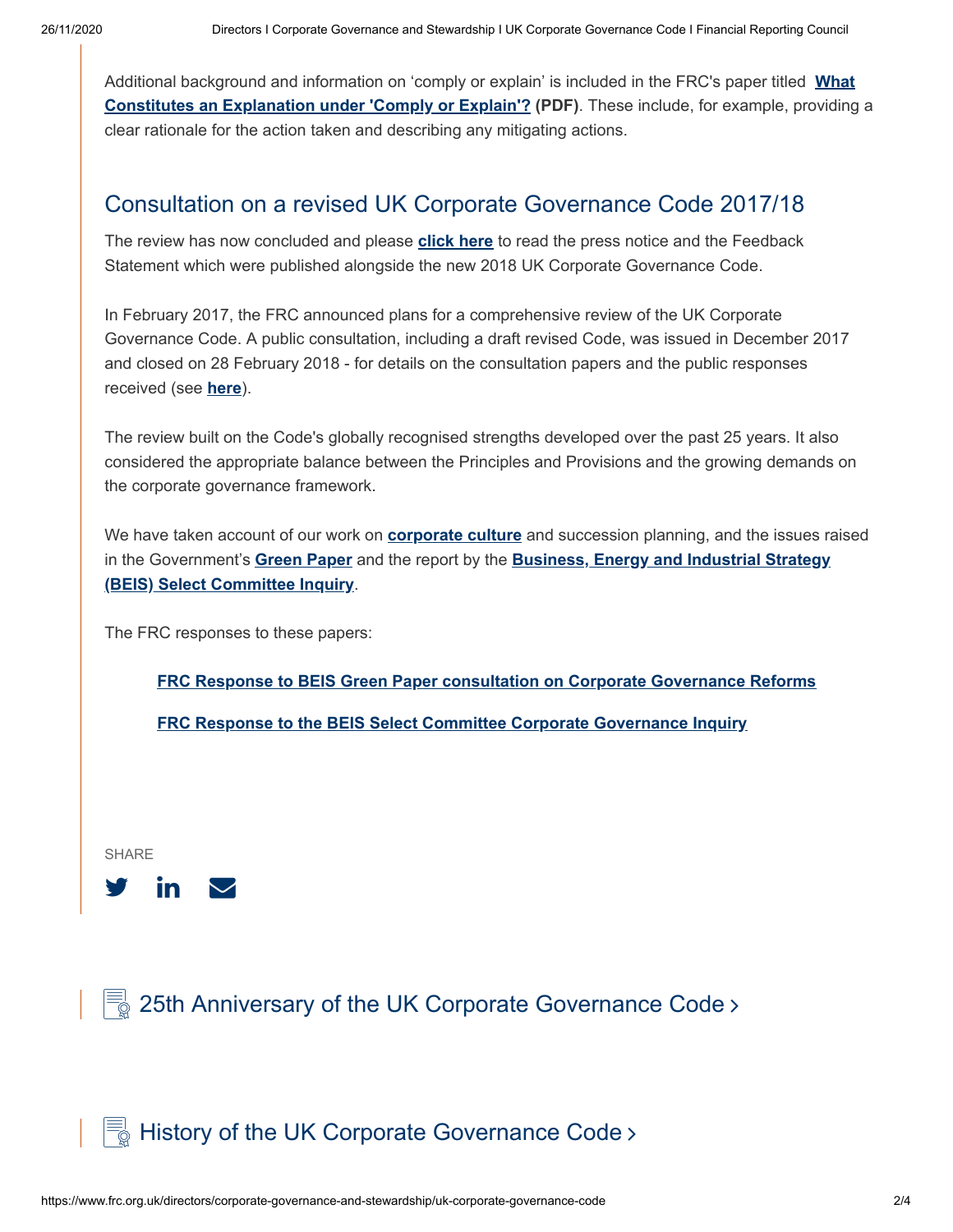[Developments in Corporate Governance and Stewardship](https://www.frc.org.uk/directors/corporate-governance-and-stewardship/developments-in-corporate-governance-and-stewardsh)

 $\begin{bmatrix} \boxed{\equiv} \\ \boxed{\gg} \end{bmatrix}$  [2018 UK Corporate Governance Code - FAQs](https://www.frc.org.uk/directors/corporate-governance-and-stewardship/uk-corporate-governance-code/2018-uk-corporate-governance-code-faqs) >

| <b>Quick Links &amp; Support</b>        |                                                   |      |  |  |  |  |
|-----------------------------------------|---------------------------------------------------|------|--|--|--|--|
| About the FRC                           | <b>FRC For You</b>                                | FAQs |  |  |  |  |
| Regulators' Code                        |                                                   |      |  |  |  |  |
| Stay up to date                         |                                                   |      |  |  |  |  |
| Subscribe to our newsletters and alerts |                                                   |      |  |  |  |  |
| Enter your email address                |                                                   |      |  |  |  |  |
| Subscribe                               |                                                   |      |  |  |  |  |
|                                         | $\frac{You}{Iube}$<br>in<br>$  \bullet \bullet  $ |      |  |  |  |  |
| FOI                                     |                                                   |      |  |  |  |  |
| PRIVACY & THE FRC                       |                                                   |      |  |  |  |  |

[INDIVIDUAL RIGHTS \(SUBJECT ACCESS\) POLICY](https://www.frc.org.uk/document-library/frc/gandl/individual-rights-(data-privacy)-policy-october-20)